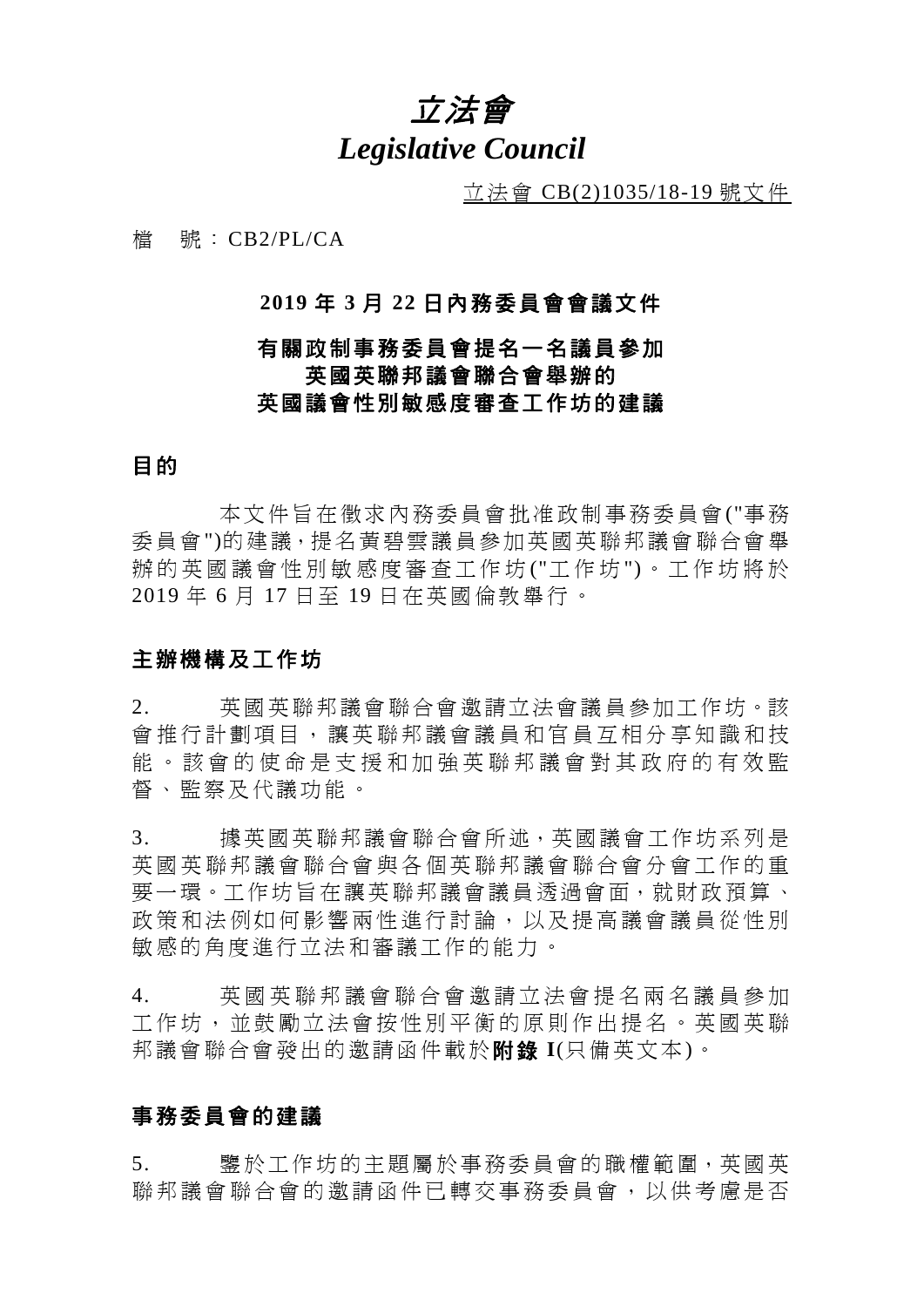接受邀請。2019 年 3 月,事務委員會同意接受邀請及開放是項 邀請予 立法會全體議員 。委員亦同意, 若有興趣的議員數目超 出英國英聯邦議會聯合會所訂的提名限額,會 由事務委員會主 席抽籤決定提名參加工作坊的兩名議員人選。

6. 秘書處已請立法會全體議員表明是否有興趣參加工作 坊 ,同時已告知議員, 參加工作坊的議員在返港後 須向內務委 員會提交報告。黃碧雲議員(事務委員會委員)表示有興趣參加工 作坊。秘書處其後通知各議員,事務委員會將提名上述議員參 加工作坊。

### 撥款安排

7. 根據立法會行政管理委員會已通過的安排,每名議員均 獲安排設立一個數額為 55,000 元的海外職務訪問帳目,以供議 員在每個立法會任期內參加港外職務訪問。議員僅可使用此海 外職務訪問帳目進行已獲內務委員會批准的職務訪問。任何超 出標準或海外職務訪問帳目可動用餘額的開支,須由有關議員 承擔。

8. 根據初步預算,每名參加 工作坊的議員的開支 (包括機 票、酒店住宿、膳食、市內交通及雜項開支等)約為 31,476 元(選乘 經濟客位)、44,100 元(選乘特級經濟客位)及 76,340 元(選乘商務 客位)。預算開支的分項數字載於附錄 **II**。實際開支會視乎確認 機票訂位及酒店訂房時的價格而增減。

### 徵詢意見

9. 根據《內務守則》第 29A(d)條,凡應邀以立法會或其轄 下委員會的名義前往香港以外的地方進行,而開支擬記入個別 議員的海外職務訪問帳目的訪問活動,均須經內務委員會 批准。

10. 謹請內務委員會批准黃碧雲議員參加 2019 年 6 月 17 日 至19日在英國倫敦舉行的工作坊,以及把參加工作坊的開支記 入其海外職務訪問帳目。

立法會秘書處 議會事務部 2 2019 年 3 月 21 日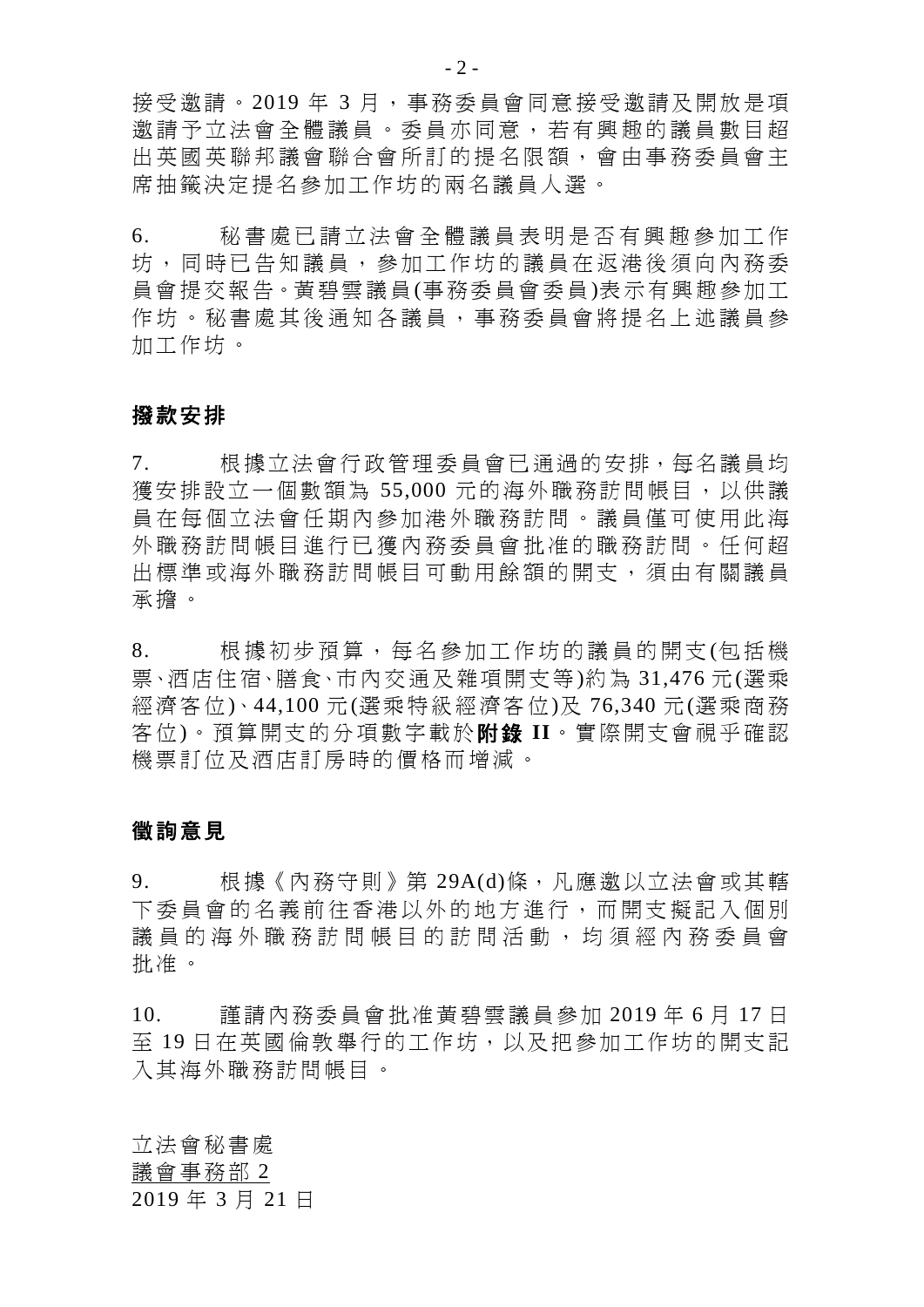





## **Westminster Workshop on Gender Sensitive Scrutiny**

# **OFFICIAL INVITATION**

**17-19 June 2019 UK Houses of Parliament, London**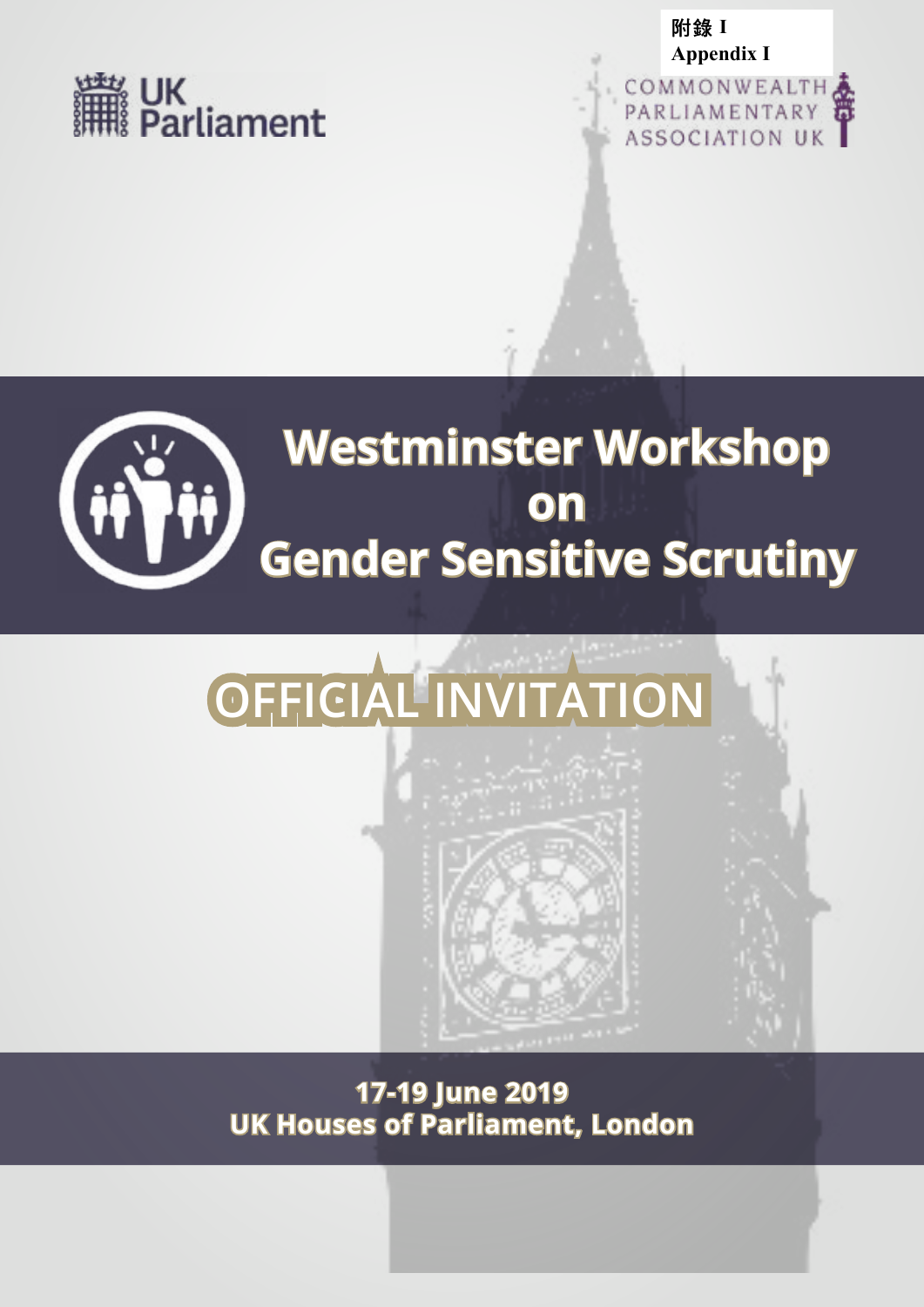## INVITATION

## **2019 WESTMINSTER WORKSHOP ON GENDER SENSITIVE SCRUTINY MONDAY 17 - WEDNESDAY 19 JUNE**

I am delighted to announce that CPA UK will host the Westminster Workshop on Gender Sensitive Scrutiny from Monday 17 June – Wednesday 19 June 2019 at the Houses of Parliament in London.

Parliamentarians from across the Commonwealth will meet to discuss how budgets, policies and legislation impact both men and women. At the end of the Workshop, attendees will have developed their ability to be leaders in this area in their own Parliaments.

I invite your legislature to apply for places for two Members of Parliament to participate in the Workshop. CPA UK strongly encourages you to submit a gender balanced nomination, and further details are attached including the nomination and funding request forms. Please follow the application procedures outlined below and submit your nominations by **22 March 2019** as spaces are limited.

The Westminster Workshop Series is a key part of CPA UK's work with fellow CPA Branches. More information about previous CPA UK Westminster Workshops and other events can be found on the CPA UK website [here.](https://www.uk-cpa.org/programmes-activities?time=Archived&year=&country=)

I do hope you will consider submitting an application for what I believe will be a fascinating Workshop. CPA UK looks forward to receiving your nominations and welcoming successful applicants to Westminster in June.

**JON DAVIES** *Chief Executive, CPA UK*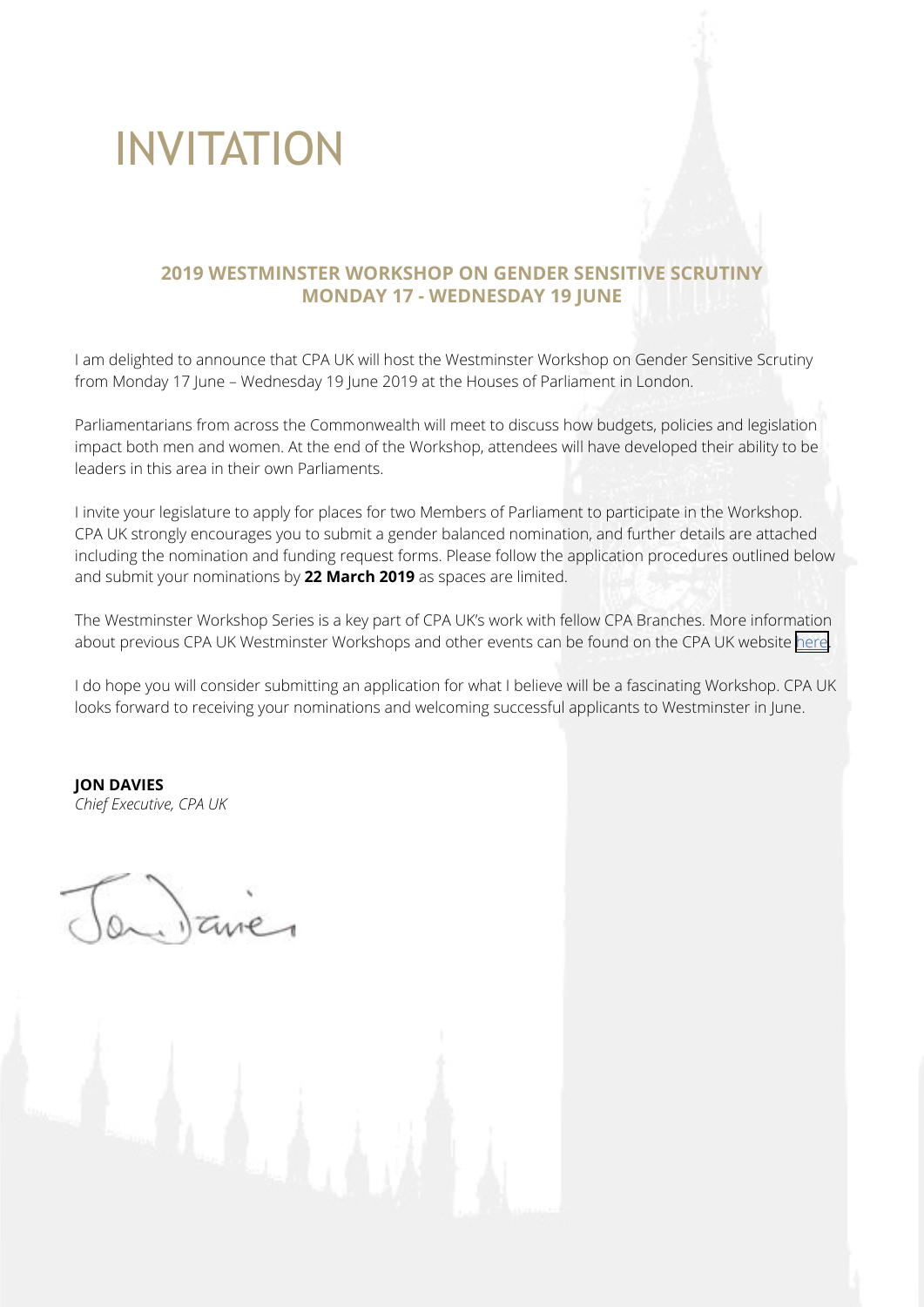# OBJECTIVE & OUTPUTS

#### **OUR OBJECTIVE:**

For Parliamentarians to enhance their ability to legislate and scrutinise with a gender sensitive perspective.

#### **OUTPUTS:**

#### **Output 1:**

Parliamentarians will have a deeper understanding of what Gender Sensitive Scrutiny is and how it is being approached in different Commonwealth Parliaments.

#### **Output 2:**

Parliamentarians will increase their network and have opportunities to learn from counterparts from across the Commonwealth.

#### **Output 3:**

Parliamentarians will further their understanding of the roles they can play with regards to Gender Sensitive Scrutiny in their own respective Parliaments.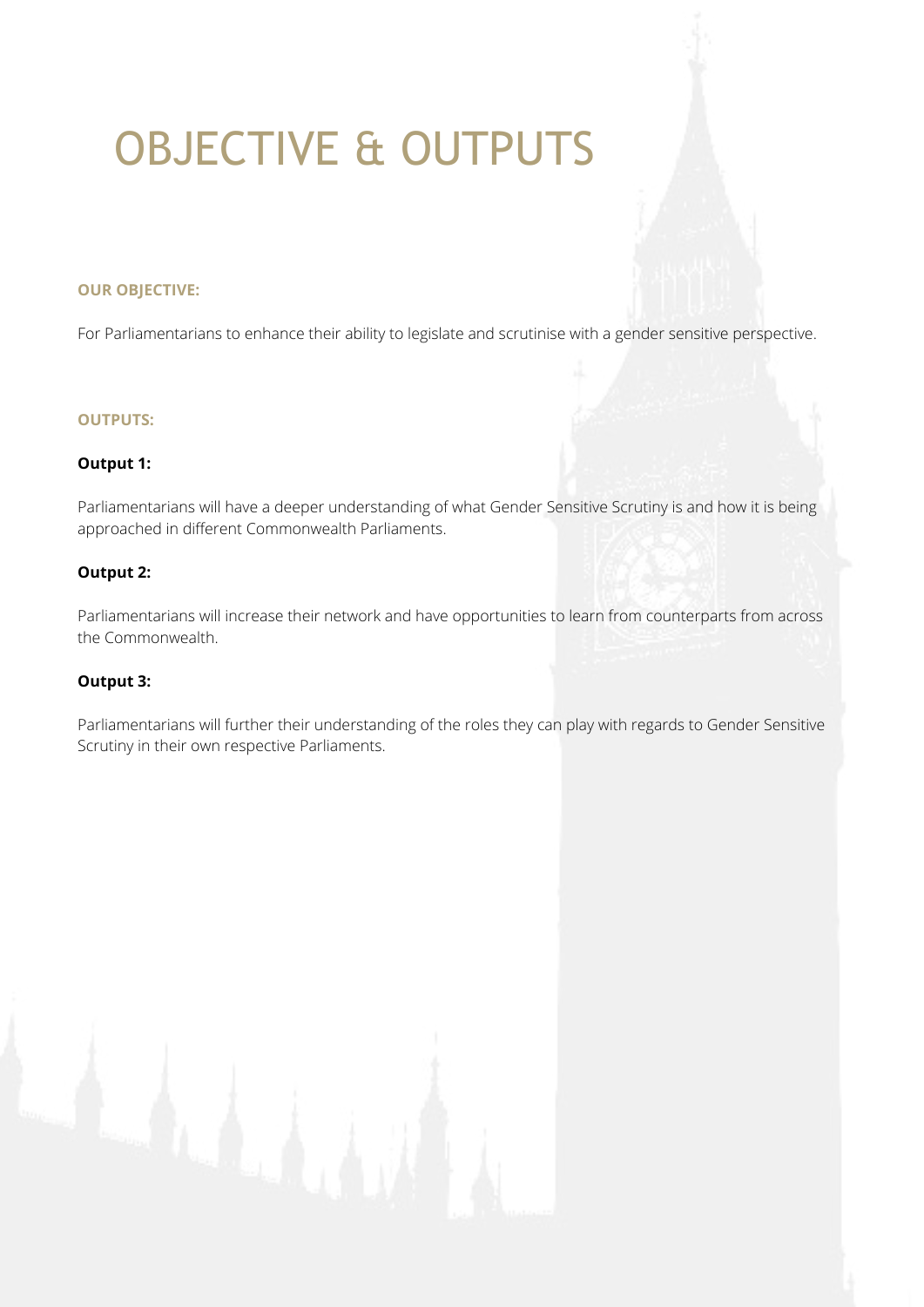## APPLICATION PROCESS

#### **WESTMINSTER WORKSHOP APPLICATION PROCESS**

#### **Places per Legislature**

1.01. Legislatures may apply for a maximum of two places for Members of Parliament. To apply for places at the Workshop, please complete the expression of interest form via [this link](https://www.uk-cpa.org/programmes-activities/westminster-workshop-on-gender-sensitive-scrutiny) no later than **Friday 22 March 2019.**

1.02. Due to a high demand for limited places at the Westminster Workshop, any applications received after the stated deadline will be held as a reserve.

#### **Nomination Criteria**

2.01. When selecting participants for nomination, you are requested to meet the following criteria:

a. It is CPA UK policy to encourage broad participation in its events. Legislatures should nominate Members from both government/majority parties and opposition/minority parties.

b. Participants should have a reasonable expectation of continuing in their parliamentary careers so that their participation in the Workshop is worthwhile both to themselves and to their Parliament.

c. Participants should arrive for the start of the programme and participate fully until its conclusion. Legislatures should only nominate participants who will attend the entire Workshop programme.

d. Legislatures will be expected to nominate at least one female participant to ensure gender balance.

2.02. Due to the limited places for the Workshop, there is a likelihood that it will be oversubscribed. Therefore CPA UK may have to limit the amount of total places available. Nominations that meet the above criteria are more likely to be selected. Legislatures whose nominations do not meet the criteria may be asked to reconsider.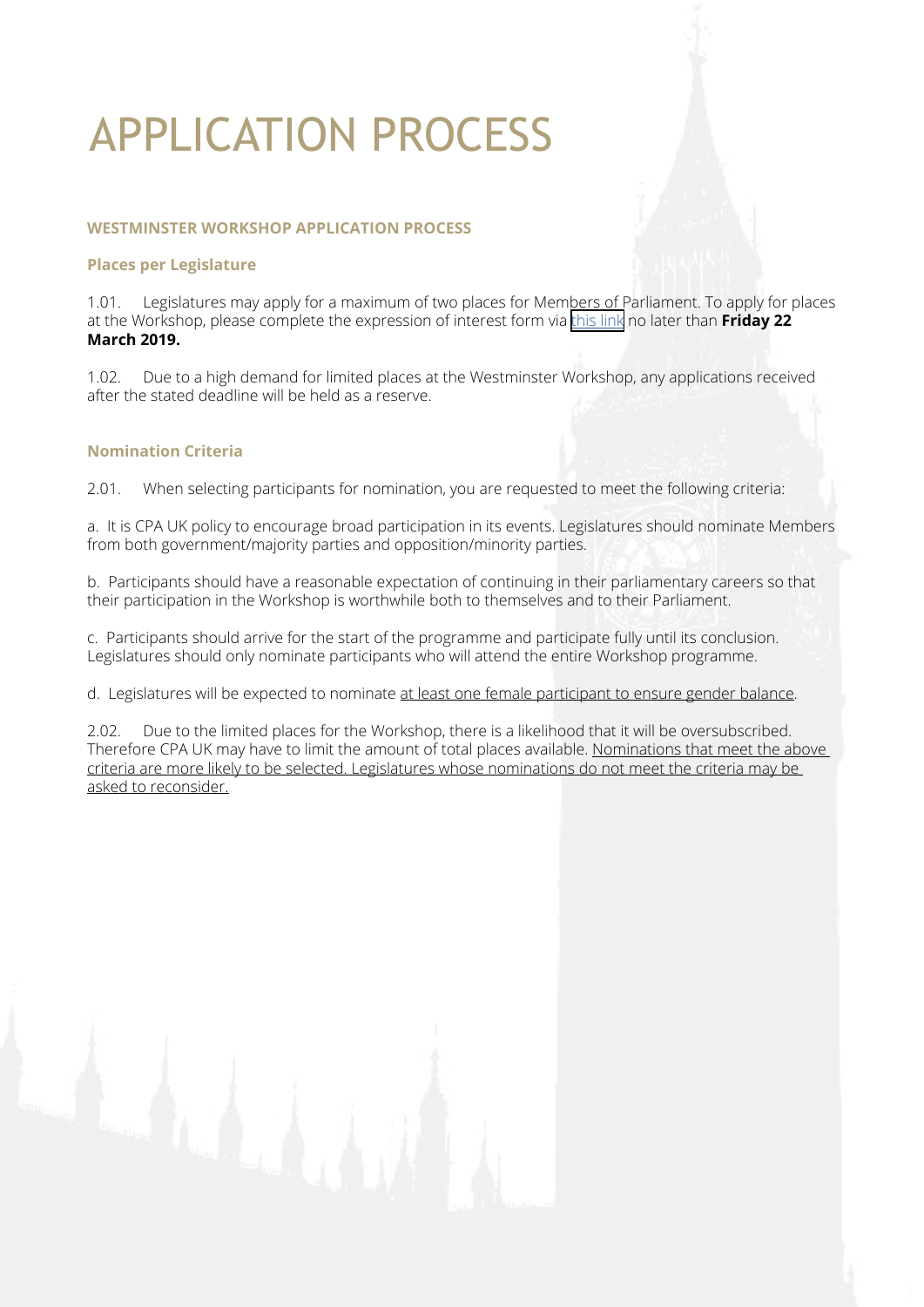#### **Participant Progress Evaluation**

3.01. As well as participating actively in the programme, participants will be expected to take part in a professional development evaluation exercise. CPA UK intends to assess participant level of knowledge and experience before and after the Workshop.

#### **Acceptance of Participant Places**

4.01. CPA UK will inform legislatures of the outcome of the application and selected participants by **Monday 1 April, 2019.** We regret that we are unable to answer queries about applications before this date.

#### **Visas**

5.01. For those countries that require visas to enter the UK, applications should be made as soon as possible after receipt of confirmation of participant places. CPA UK is not able to assist in the visa application process. Additional information can be sourced [here](https://www.gov.uk/browse/visas-immigration 
).

#### **PARTICIPATION COSTS**

#### **Funding**

6.01. Delegates will normally be responsible for the following (also see section 7):

**a. Accommodation**. Booking and paying for their accommodation.

**b. Payment of Delegate Fee**. A fee will be charged to cover the costs of delegates' official meals during the three-day Workshop, excluding B&B accommodation costs. As a guide, it is anticipated that the delegate fee will be in the region of GBP 200.00.

#### **c. Logistics.**

- (1) Return travel to the UK
- (2) Airport-hotel transfers
- (3) Visa fees

(4) Meals except those which are part of the official programme

(5) Personal expenses during the Workshop period (laundry, telephone, room service, mini-bars, DVDs, etc)

6.02. Details of the official Westminster Workshop hotel will be issued to all successful legislatures when they are notified of their places. The hotel will be in the immediate vicinity of the Houses of Parliament. The cost of a single occupancy room at the official hotel is in the region of £239 per person per night including breakfast and VAT.

6.03. Delegates will be responsible for booking their own accommodation. Delegates attending the Westminster Workshop are asked to arrive on Sunday 16 June 2019 and attend the full Workshop Programme, from Monday 17 June to Wednesday 19 June 2019 inclusive. The hotel allocations will be released on Thursday 20 June.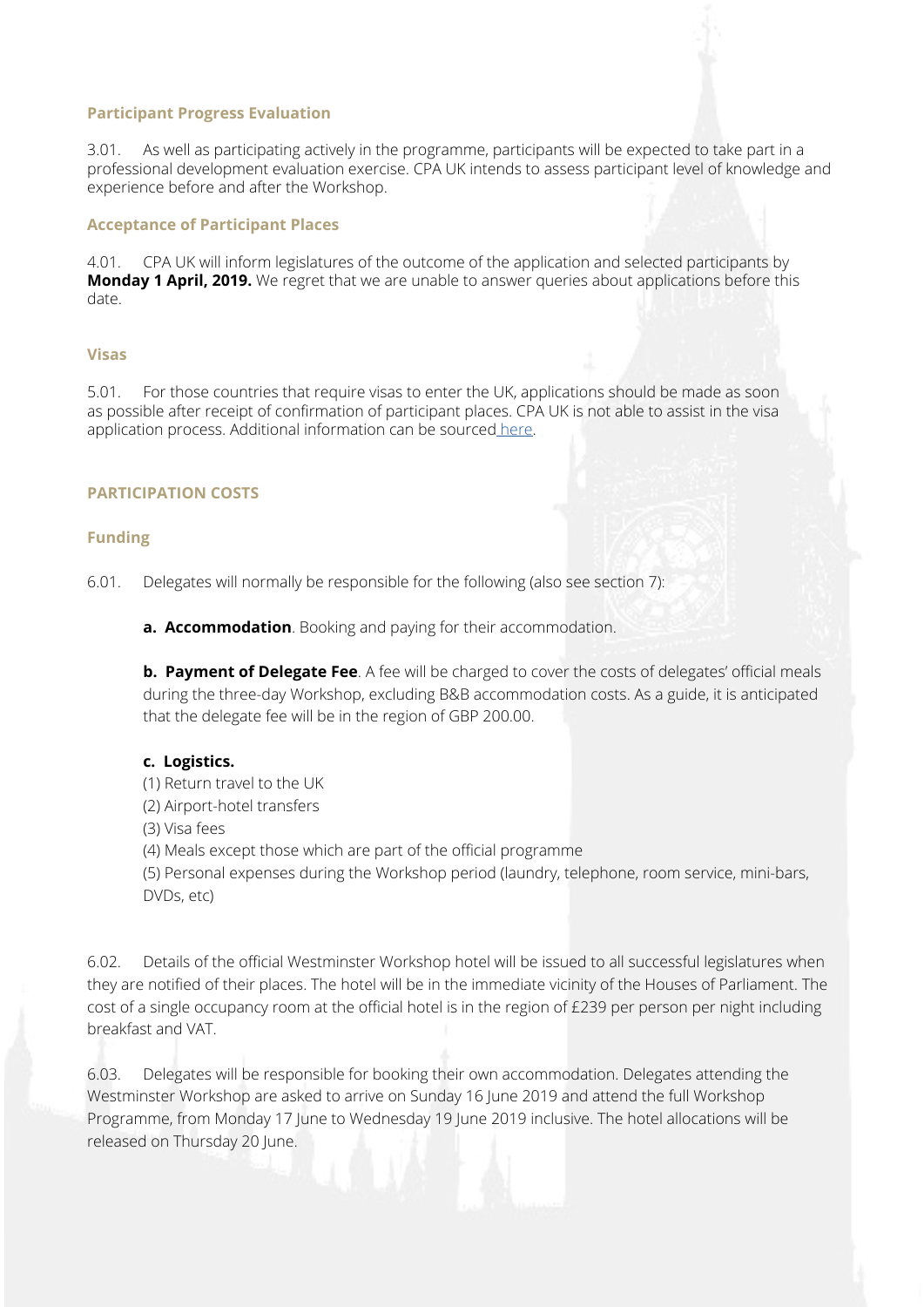#### **Funding Assistance**

- 7.01. Limited funding to cover accommodation and / or delegate fee may be available to legislatures that do not have sufficient resources to cover the full costs of their delegate participation at the Workshop.
- 7.02. If it is anticipated that your legislature will require financial support to cover certain aspects of your delegation's participation at the Workshop, please indicate so by filling in and sending the enclosed funding form to cpauk@parliament.uk. Please note that this does not automatically guarantee the success of any funding application.
- 7.03. Assistance will be based on the following criteria and you should be aware that CPA UK may request funding from third-parties in support of funding assistance:
	- a. 'Request for Funding' forms are submitted within the specified deadline
	- b. The nomination criteria have been met by the nominating branch
	- c. Nominating branches have no outstanding payments due to CPA UK
- 7.04. The following arrangements will apply to delegates supported by CPA UK funding.
	- a. CPA UK will pay for:
	- (1) Hotel B&B accommodation for the duration of the Workshop (no room service) (2) The delegate fee
	- b. CPA UK will **NOT** pay for:
	- (1) Return travel to the UK
	- (2) Airport-hotel transfers or transfers to the hotel or Workshop venue
	- (3) Visa fees
	- (4) Meals except those provided as part of the official programme
	- (5) Personal expenses incurred (laundry, telephone, room service, mini-bars, videos, etc.)
	- (6) Any additional accommodation outside the official dates of the Workshop.

#### **WORKSHOP ADMINISTRATION AND LOGISTICS**

#### **Spouses / Accompanying Persons / Children**

- 8.01. The Westminster Workshop is an intensive programme for the delegates, requiring their full focus and attention. It is CPA UK policy that spouses, accompanying persons and children are not invited to attend any part of the Westminster Workshop programme. No additional programme for spouses / accompanying persons will be organised.
- 8.02. Please note that this programme is strictly for Parliamentarians only and no provisions will be made for accompanying members of staff.

#### **Withdrawals / Cancellations / Liabilities**

9.01. Legislatures are requested to inform CPA UK immediately if a delegate cancels, or if for any reason will not arrive in London as scheduled. Once legislatures have committed to delegate attendance at the Workshop, a cancellation fee will be charged by CPA UK as a result of a delegate failing to arrive, departing early or not attending the programme.